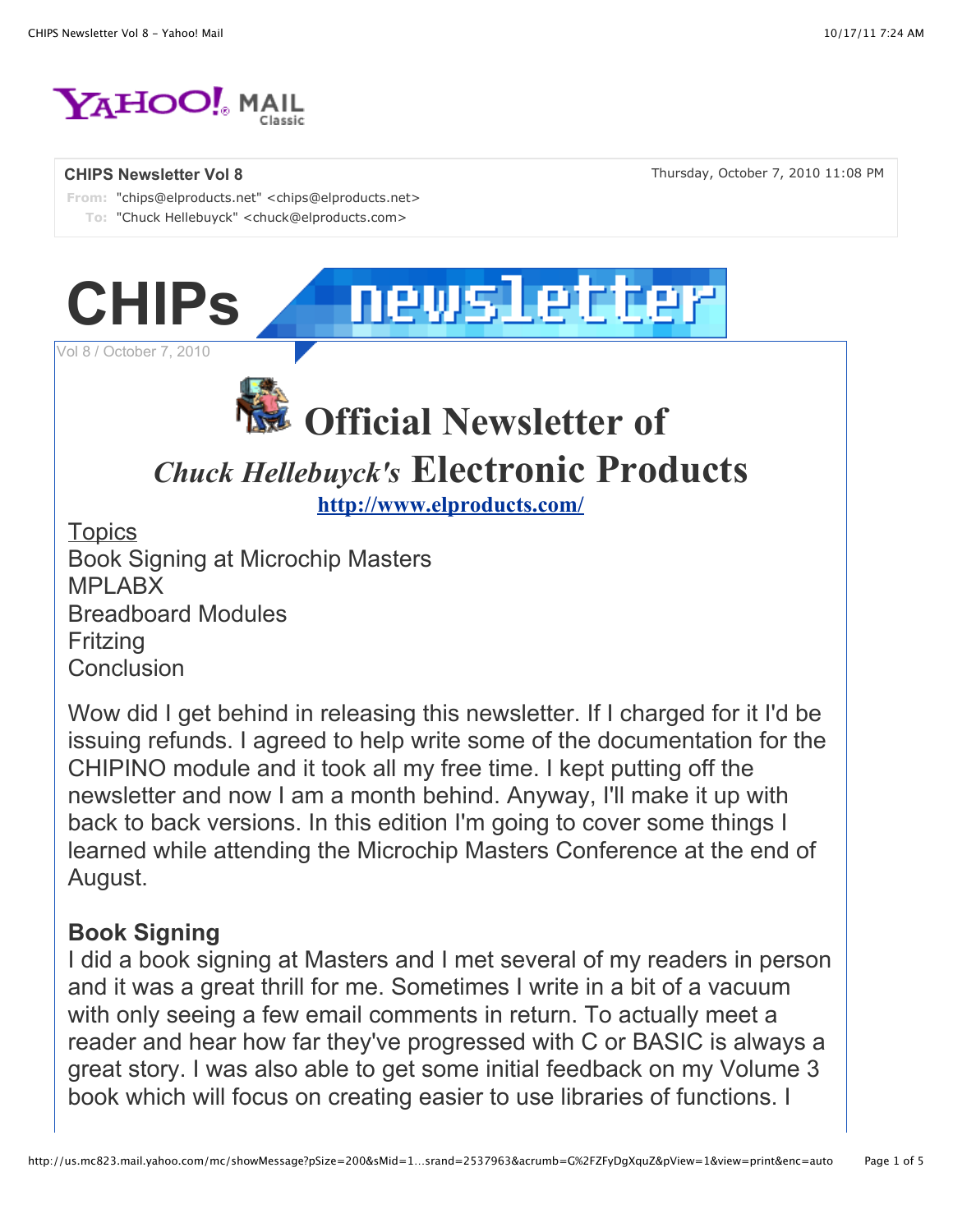received a lot of email asking for this and it does save a lot of time. I focused on creating functions I commonly use in my projects and improved on some I included in Volume 1 and 2 of the Beginner's Guide to Embedded C Programming series.

The feedback I've received so far is all positive. I also was asked by several people if I plan to release a book someday on how to use Microchip's MPLAB and all its features. Interesting thing is, I've already started some of that but I've put it on hold when I heard about Microchip's new IDE called MPLAB X. It was introduced at Masters to the public so I can talk about it here. It's still in beta stage but now I have to decide if continuing with an MPLAB 8 (which is what the current version is now referred to) book is wise or not.

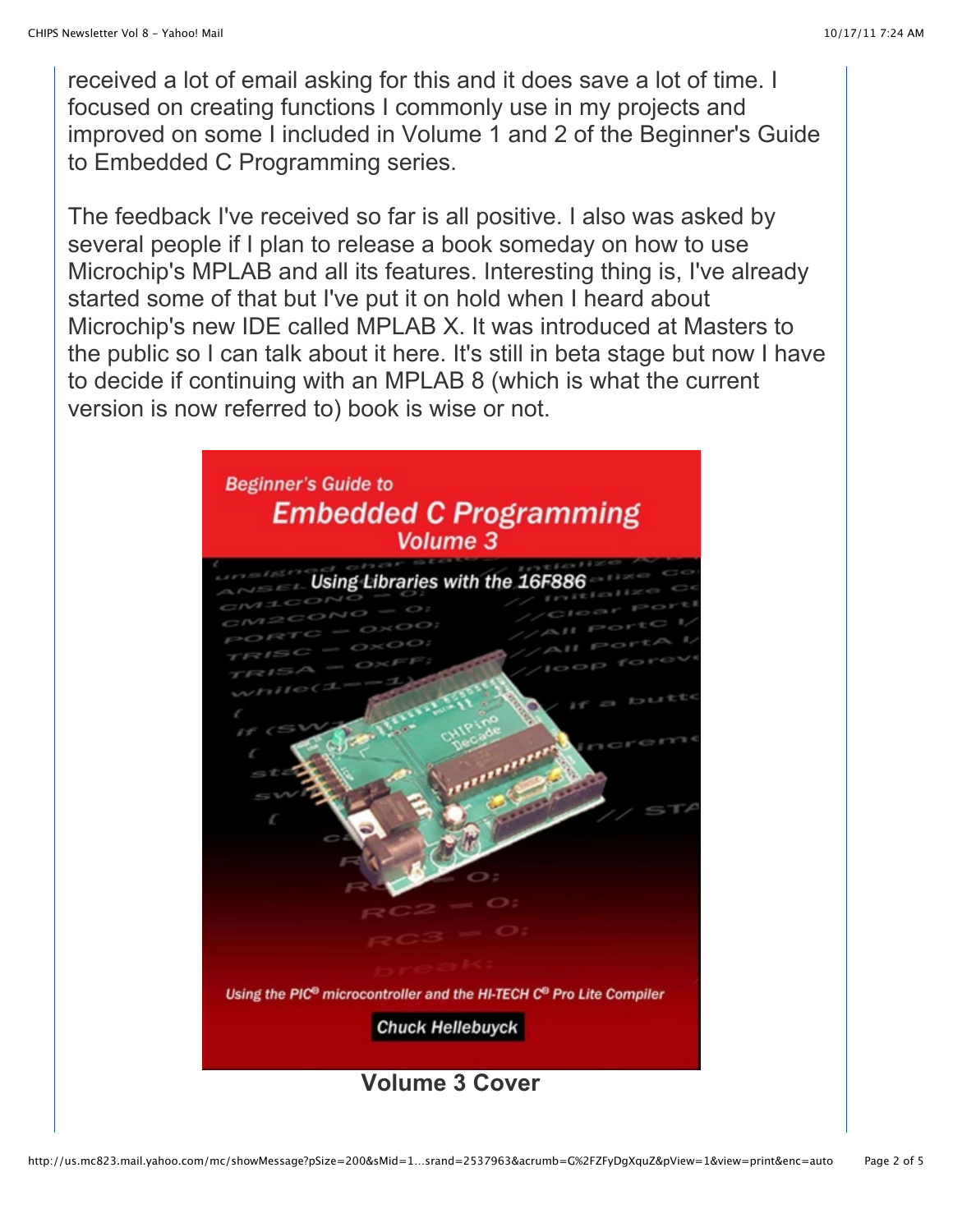## **MPLAB X**

You can get more information on MPLAB X at the link below. http://microchip.wikidot.com/mplab:\_start

MPLAB X is a plugin to Netbeans development platform which is based on Java. What this means is you will be able to run MPLAB on Windows, Linux or Mac computers in the future. I'm an iMAC user so I like this move. The layout of MPLAB X is similar to MPLAB 8 but there are some differences which will take a little time to get use to but there is some great documentation at the link above to help you make the transition.

#### **Breadboard Modules**

Speaking of transitions, many years ago I decided to focus on writing my books and sold off my hardware business to a friend of mine who launched BeginnerElectronics.com. All the breadboard modules I had designed were only available there. I still have a bunch of my own that I use from time to time especially when using the CHIPAXE breadboard modules. Well now the Chipaxe team has added those products to their product offering. I also understand they are working on new versions that will also be converted into shields for the Chipino and Arduino. Stay tuned for those as I'll probably use some of them in future books.

### **Breadboard Modules**

#### **Fritzing**

One of the tedious jobs in writing a book is to create the graphics for the projects. A schematic isn't always enough and getting a good picture to show up well in black and white isn't an easy tack either. I was introduced to a great open source drawing software called Fritzing which you can download from www.**Fritzing.org**. The software allows you to build a breadboard version of your project and then print it out or export it as a .jpg or even .pdf.

The really great feature is they made the components to scale so when you print out a picture of the breadboard, it matches up to an actual breadboard. Some people have released thin cards with Fritzing layouts on them so you can place the card on top of a breadboard and then poke the components through the card, into the breadboard to build the circuit.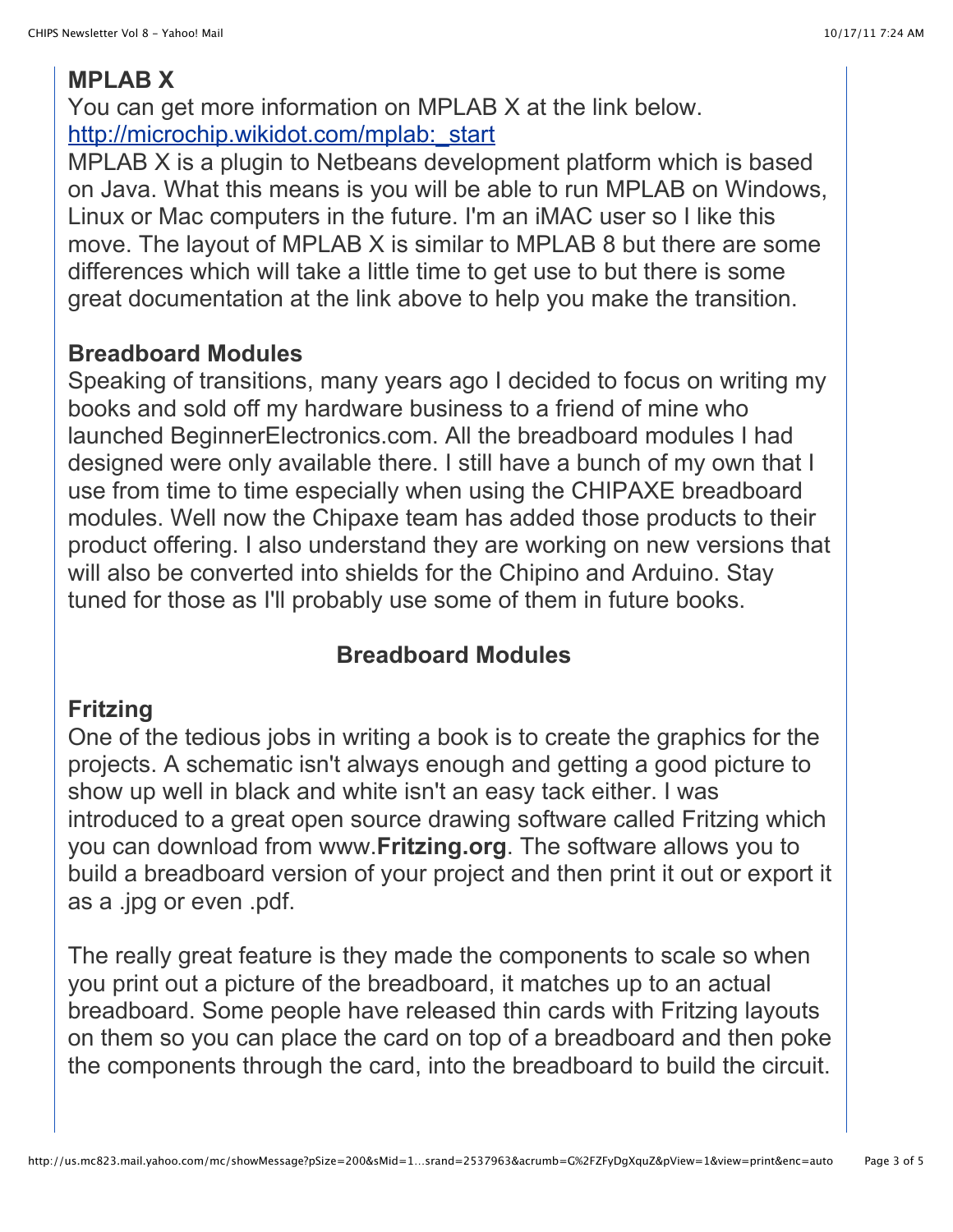

**Fritzing Flash LED Schematic**

I've had a bit of a learning curve trying to create custom components and the resolution of the exported graphics is not as good as I'd like but I've found if I do a screen capture I get some great pictures for including in newsletters, application notes and books.

The real advantage you'll find with Fritzing is the wiring. The breadboard will change connection lines to green to show where wires and components are making connection. When you place a wire, you place one end in a breadboard hole and then stretch it to the needed length at the other place on the breadboard you need to connect. You can change the color of the wire after or before you place it. The wire will route at any angle, not just straight lines. You can see below a drawing I made for the Chipino manual. Try it out and let me know how you like Fritzing.